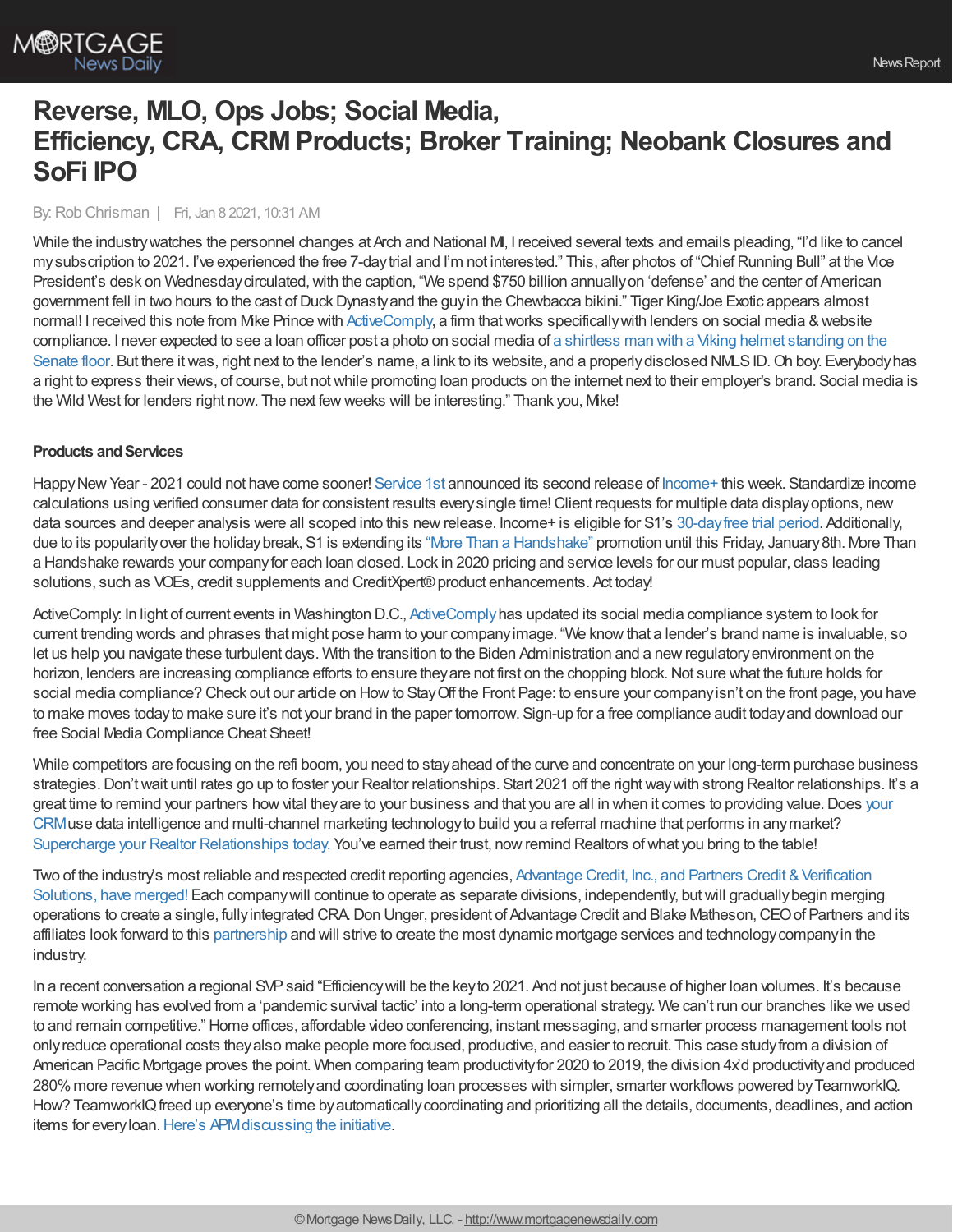# **M®RTGAGE News Daily**

#### **Lender and Broker Training**

Are you readyfor VAIRRRL and FHAStreamline refinance opportunities in this market? Learn howto efficientlysubmit your files once for a final approval! Join Freedom Mortgage Wholesale for live webinar training sessions on VAIRRRL or FHAStreamline mortgage products and origination processes. Ideal for new or experienced government originators. Sign up for a VAIRRRL or FHAStreamline webinar on [1/8](https://freedom.zoom.us/j/82381616106) (VAIRRRL), [1/12](https://freedom.zoom.us/j/83277297157) (VAIRRRL), [1/19](https://freedom.zoom.us/j/82893172543) (FHAStreamline) or [1/22](https://freedom.zoom.us/j/85864312244) (VAIRRRL).

loanDepot Wholesale's training [calendar](https://nam02.safelinks.protection.outlook.com/?url=https%253A%252F%252Fwww.ldwholesale.com%252Fldwholesale-events_training-calendar&data=04%257C01%257CCMeyers%2540LDWholesale.com%257C396189d6bee24e6596c208d89afe6161%257C19479f888eac45d2a1bf69d33854a3fa%257C0%257C0%257C637429764630696403%257CUnknown%257CTWFpbGZsb3d8eyJWIjoiMC4wLjAwMDAiLCJQIjoiV2luMzIiLCJBTiI6Ik1haWwiLCJXVCI6Mn0%253D%257C1000&sdata=pq6ESX%252FewBGQfPhUuncezyNRNuwnDoJpKuLA6YcODQM%253D&reserved=0) for the first quarter of 2021 is live. Join us for mello® Portal Training, Digital Verifications Training, and coming soon Dual AUS training. Learn how to effectively leverage the mello® platform to move your loans to Closing faster. Sign up for a [class](https://nam02.safelinks.protection.outlook.com/?url=https%253A%252F%252Fwww.ldwholesale.com%252Fldwholesale-events_training-calendar&data=04%257C01%257CCMeyers%2540LDWholesale.com%257C396189d6bee24e6596c208d89afe6161%257C19479f888eac45d2a1bf69d33854a3fa%257C0%257C0%257C637429764630706397%257CUnknown%257CTWFpbGZsb3d8eyJWIjoiMC4wLjAwMDAiLCJQIjoiV2luMzIiLCJBTiI6Ik1haWwiLCJXVCI6Mn0%253D%257C1000&sdata=pYNRRXrrQ9NPgDaaZ%252BufkTZRxMhiaawfa1OsjGquv0M%253D&reserved=0) today!

### **Corporate Movements**

Cultural Outreach Solutions has been acquired [byNAMMBA](https://www.culturaloutreach.com/nammba-announcement)(National Association of MinorityMortgage Bankers of America) to create a onestop-shop for reaching young and diverse markets in the mortgage industry. Tony Thompson and Kristin Messerli, founders of NAMMBA and Cultural Outreach respectively, saythat byformallyjoining forces, theyare able to deliver a holistic [solution](https://www.culturaloutreach.com/nammba-announcement) to achieve next generation growth for lenders. "The two companies are confident that byjoining forces theycan provide an even greater benefit to the industry. Together, theyoffer a comprehensive solution to increase sales in the fastest growing markets and empower communities to build wealth through homeownership."

SoFi,which has a notable [mortgage](https://www.sofi.com/home-loans/mortgage/) division, announced plans to go public through an SPAC: a merger deal with "blank-check" firm Social Capital Hedosophia Holdings Corp. Vto file an initial public [offering](https://www.pymnts.com/news/ipo/2021/sofi-plans-ipo-via-spac/) (IPO).

Wikipedia defines a "neobank" (also known as an online bank, internet-onlybank, virtual bank, or digital bank) as a type of direct bank that operates exclusivelyonline without traditional physical branch networks. BBVAUSAannounced that neobank, Simple, and Digital Bank, Azlo, will be [shutting](https://www.slashgear.com/simple-and-azlo-shutting-down-heres-what-happens-next-07654104/) down soon. Ryan Conway, SVP, Head of Business Development & Strategic Partnerships at Oxygen [Banking,](https://oxygen.us/) says that this should be a wakeup call for neobanks:"Todaywe heard that BBVAis shutting down Simple, the first neobank, and Azlo, their digital business bank. Both were earlytrailblazers in neobank-ing and have paved the wayfor much of the industrytoday. Theywere formidable competitors that we owe greatly for paving the way. These closures should be a wakeup call for many Neobanks. To survive in our new normal, theywill have to focus on solving the customer pain points, inclusive of banking services, and taking it even further. There is a lot to be done in this area, seeing as howtraditional banks have historicallyill-performed in this space."

# **Capital Markets**

After Wednesday's drama in Washington, markets yesterdaydigested the Democratic sweep (more economic stimulus, general calm?). Lawmakers certified President-elect Biden's victory in the early hours of the morning, while President Trump took a step toward easing the chaos by promising an orderly transition of power on the 20th. The mortgage market sold off once again, which provides a platform for the (brightest) capital markets wheat to separate from the chaff, and we sawa bit of position squaring ahead of today's payrolls report. Economic data yesterdayincluded an above-consensus ISMNon-Manufacturing Indexfor December while Initial Claims remained at a lofty level. The Primary Mortgage Market Survey from Freddie Mac for the week ending January 7 saw new lows in fixed rates, with the 30-year **rate falling2 bps** to 2.65%and the 15-year rate hitting **another consecutive low of 2.16%.**

Dallas Fed President Kaplan said that he expects U.S. GDP to grow by 4.5 percent to 5.0 percent in 2021 and that yields on Treasuries will rise in response to the improved economic outlook. He added that the Fed should not intervene to prevent yields from rising, which suggests a willingness to let the Fed start tapering its purchases of Treasury and Agency MBS as the economy clears downside risk hurdles.He joins Cleveland Fed President Mester and Atlanta Fed President Bostic (the onlyvoter of the three) in calling for a **taper tobond buying**. Tapering is still likely at least nine to 12 months away at the earliest, and perhaps as far awayas 18 to 21 months, in Q3 of 2022.

Black Knight revealed that the number of mortgages in active forbearance fell by92k (-3 percent), the largestweeklydrop since early November. The decline was driven bythe large volume of quarterlyforbearance plan expirations at the end ofDecember, manyofwhich were reaching the 9-month mark. Despite the decline, it marks a troubling slowdown in the rate of improvement. Black Knight saw the population improve byan average rate of -1 percent month-over-month over the past 30 days. That's down from -7.5 percent month-overmonth on average from June through November.

Although the markets are focused on more stimulus plans ahead, this morning we had the December employment report. The headline Unemployment Rate came in at 6.7 percent unchanged. We also had Nonfarm Payrolls (-140k, mostly in services and the first drop since April) and HourlyEarnings +.8 percent. Later this morning brings November wholesale inventories,**remarks fromFedVice Chair Clarida**, and November Consumer Credit. Today's MBS FedTrade schedule sees a repeat of Wednesday's slim support, with the Desk conducting